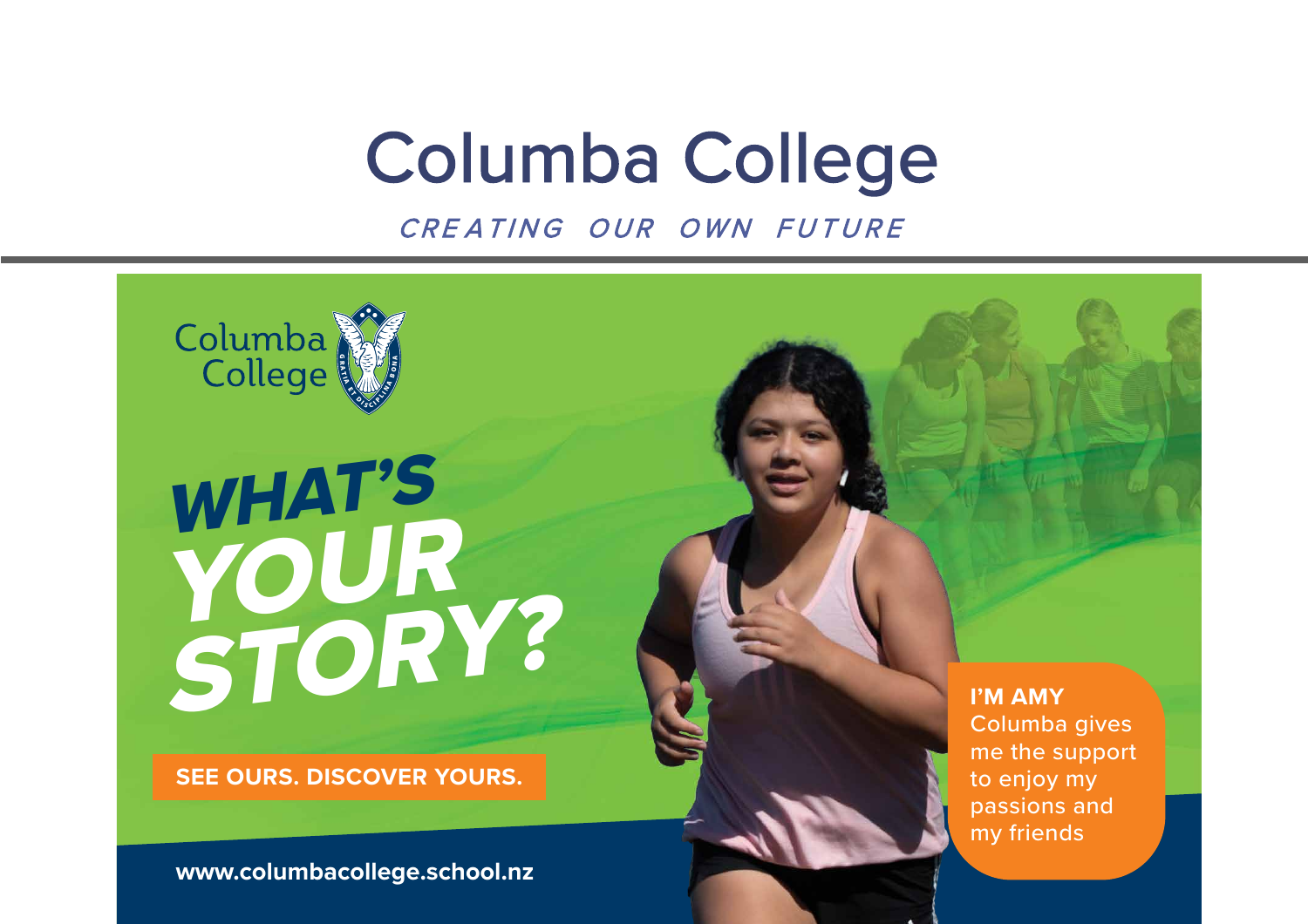#### Charter and Strategic Plan 2022

#### Introductory Section - Strategic Intentions

| <b>Mission Statement</b>                                    | With grace and good discipline, we are dedicated to all Columba College students being lifelong learners<br>committed to personal excellence, ethical behaviour and service to others. We want them to participate and<br>contribute as informed, responsible and compassionate citizens of Aotearoa New Zealand and the global<br>community.                                                                                                                                                                                             |  |  |  |
|-------------------------------------------------------------|-------------------------------------------------------------------------------------------------------------------------------------------------------------------------------------------------------------------------------------------------------------------------------------------------------------------------------------------------------------------------------------------------------------------------------------------------------------------------------------------------------------------------------------------|--|--|--|
| <b>Vision</b>                                               | Columba College wishes to inspire in each student a love of learning and an understanding that education<br>matters enormously. Our students are encouraged to think creatively and critically, to respond generously<br>and compassionately, and to live by values that have stood the test of time. Our senior graduates, about to<br>begin the next stage of their lives, are independent, self-confident, future-focused young women with<br>responsible attitudes, who are prepared to work hard and contribute to a global society. |  |  |  |
| <b>Values</b>                                               | The College values are encapsulated in the word GRACE: Good Discipline Respect Aroha Citizenship<br><b>Excellence</b>                                                                                                                                                                                                                                                                                                                                                                                                                     |  |  |  |
| <b>Principles</b>                                           | Columba College is guided by the principles of high expectations, the Treaty of Waitangi, cultural diversity,<br>inclusion, learning to learn, community engagement, coherence, future focus and our Presbyterian special<br>character.                                                                                                                                                                                                                                                                                                   |  |  |  |
| <b>Māori Dimensions</b><br>and Cultural<br><b>Diversity</b> | Columba College keeps developing procedures and practices that reflect the unique position of Maori culture and<br>New Zealand's multicultural diversity.                                                                                                                                                                                                                                                                                                                                                                                 |  |  |  |
|                                                             | Columba College recognises that many of our students will live and work in Aotearoa — New Zealand and other<br>diverse cultural settings and we need to prepare them for this.                                                                                                                                                                                                                                                                                                                                                            |  |  |  |
|                                                             | Columba College takes the following actions to identify the views and concerns of the school's Maori<br>community:                                                                                                                                                                                                                                                                                                                                                                                                                        |  |  |  |
|                                                             | provide a sense of turangawaewae for students at Columba College                                                                                                                                                                                                                                                                                                                                                                                                                                                                          |  |  |  |
|                                                             | actively seeks to engage with local rununga                                                                                                                                                                                                                                                                                                                                                                                                                                                                                               |  |  |  |
|                                                             | takes all reasonable steps to incorporate elements of tikanga Mäori into the curriculum, and ensure<br>$\bullet$<br>there are adequate resources and support for tikanga programmes, including staff training<br>through the professional development programme.                                                                                                                                                                                                                                                                          |  |  |  |
|                                                             | incorporates Te Reo into all aspects of school life, including curriculum delivery, and ensure there<br>are adequate resources and training for Te Reo aspects, including staff training.                                                                                                                                                                                                                                                                                                                                                 |  |  |  |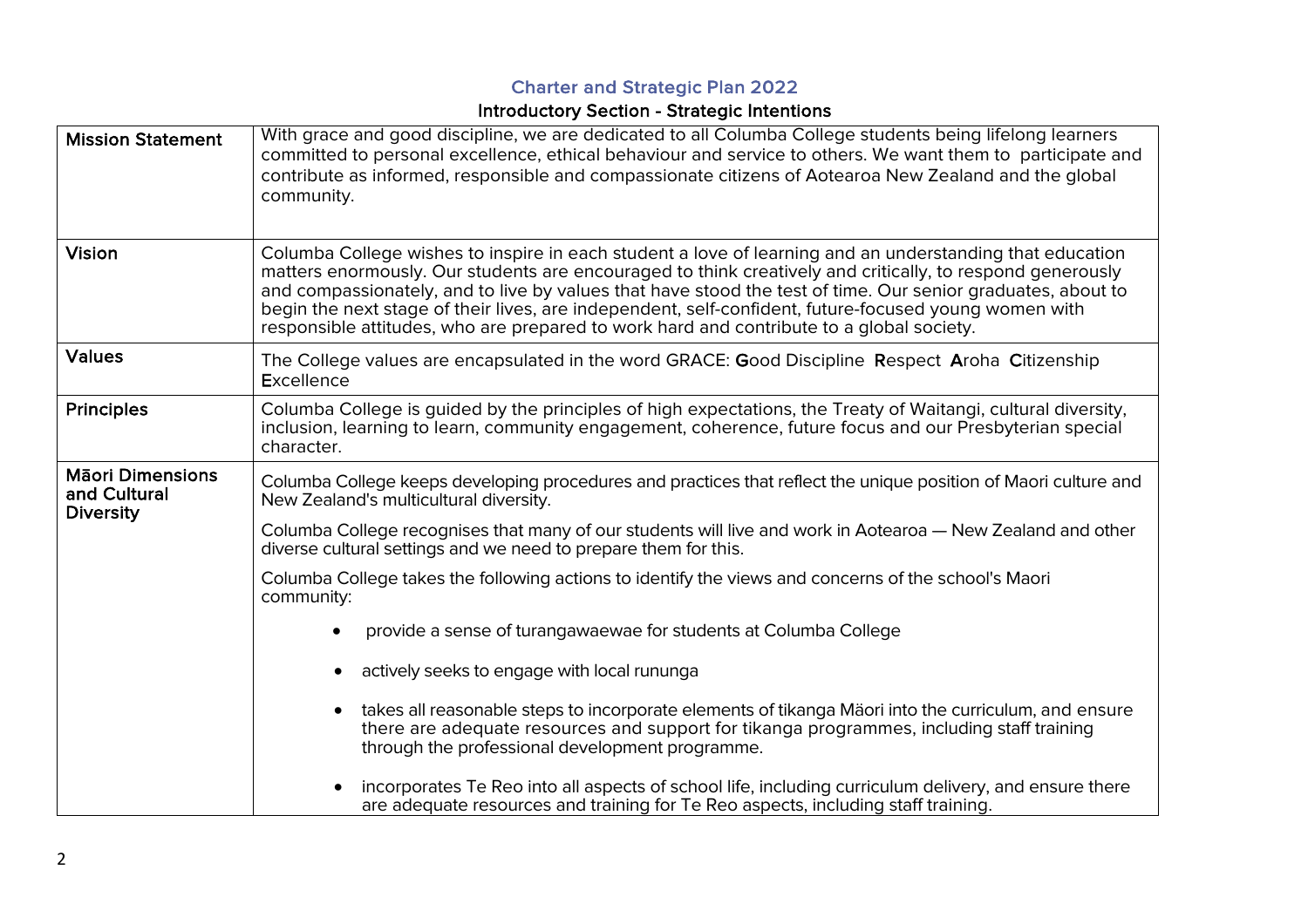|                                    | provides opportunities for Maori and other cultural groups to make presentations, and support the<br>school's cultural group.                                                                                                                |
|------------------------------------|----------------------------------------------------------------------------------------------------------------------------------------------------------------------------------------------------------------------------------------------|
|                                    | • works in an inclusive way to meet obligations under the Treaty of Waitangi                                                                                                                                                                 |
|                                    | • embraces the goals of Ka Hikitia to build capacity and accelerate success for Maori students.                                                                                                                                              |
|                                    | Columba College will take the following actions to identify the views and concerns of other cultural and<br>identified groups within the school community, especially Pasifika, Special Needs, Asian and International<br>students:          |
|                                    | • ensure there is adequate and appropriate liaison with parents/caregivers through contact with home/homestay, meetings of parents and guardians and parent-teacher interviews.                                                              |
|                                    | ensure there is communication with parents, caregivers and homestay families through group<br>meetings and attendance at co-curricular activities which parents attend.                                                                      |
|                                    | ensure students from other cultures and with special needs feel supported and safe in our school<br>environment and where appropriate, in their home stay environments.                                                                      |
|                                    | ensure staff at the school have a good understanding of the cultural and needs differences<br>encountered by students who come to study at Columba College, and that they have assistance where<br>necessary in working with these students. |
|                                    | ensure curriculum programmes are tailored to meet the needs of students, especially Maori,<br>Pasifika and Special Needs students.                                                                                                           |
|                                    | celebrate diversity through special occasions and events eg International Week, cultural competitions,<br>visitors to the school, exchanges, sporting events etc.                                                                            |
|                                    | ensure there is a student voice for all students through student council, publications, events and<br>performances.                                                                                                                          |
| <b>Special Character</b><br>status | Columba College is a Presbyterian School that nurtures life-skills and character in a learning and living<br>community that fosters innovation and the pursuit of excellence in all fields of endeavour.                                     |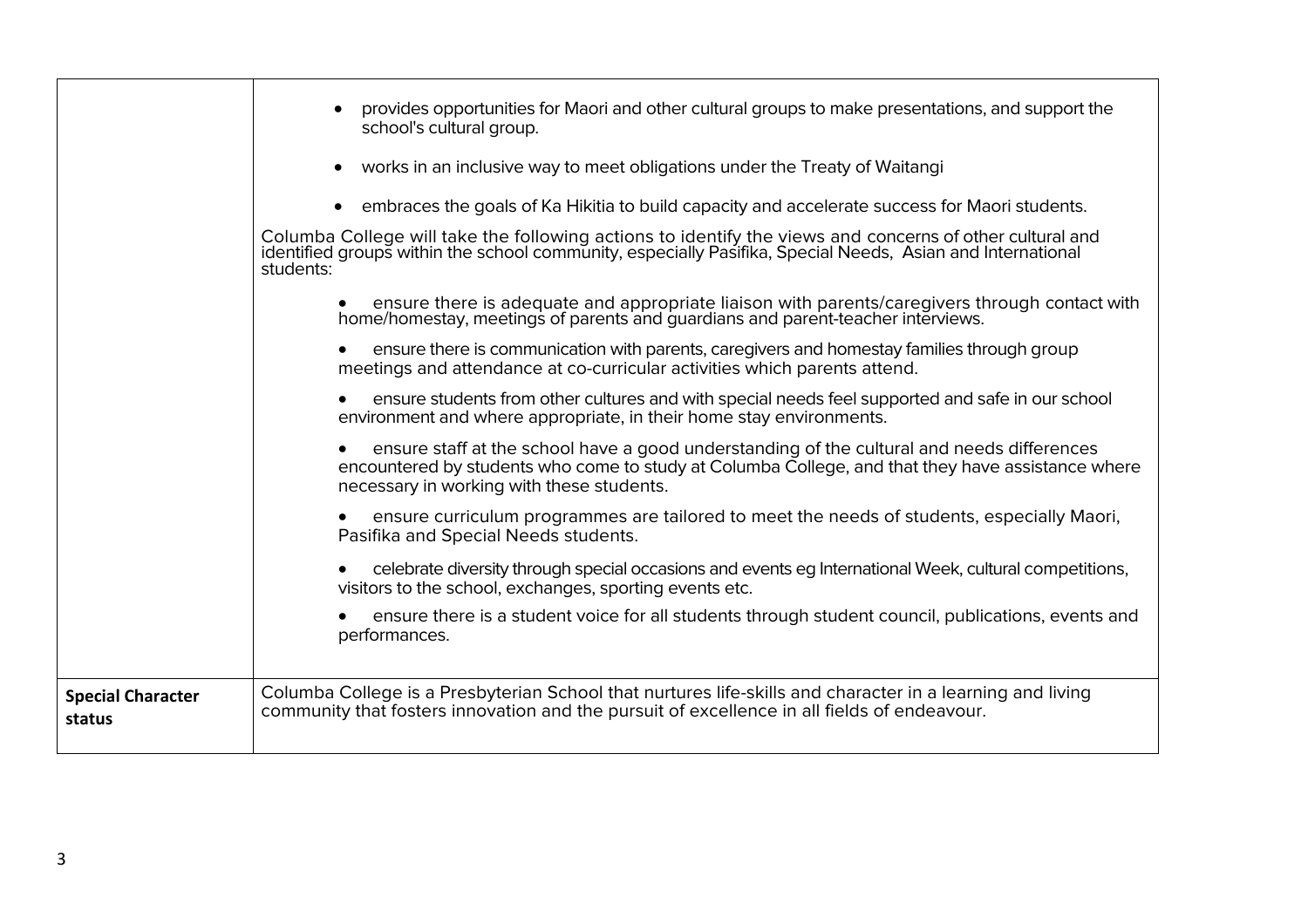| <b>Baseline Data or School Context</b> |                                    |      |      |      |      |           |                    |
|----------------------------------------|------------------------------------|------|------|------|------|-----------|--------------------|
| <b>Students' Learning</b>              | <b>Pass Rates</b>                  | 2017 | 2018 | 2019 | 2020 | 2021      | <b>Target 2022</b> |
|                                        | $L1 - all$                         | 98.6 | 98.6 | 92.2 | 97.2 | 96.9      | 100                |
|                                        | L <sub>1</sub> Maori               | 100  | 100  | 50   | 87.5 | <b>NA</b> | 100                |
|                                        | L1 Pasifika                        | 100  | 100  | na   | 50   | <b>NA</b> | 100                |
|                                        | L1 Asian                           | 100  | 85.7 | 100  | 100  | 100       | 100                |
|                                        | L <sub>2</sub> All                 | 100  | 100  | 98.6 | 97   | 100       | 100                |
|                                        | L <sub>2</sub> Māori               | 100  | 100  | 100  | 100  | 100       | 100                |
|                                        | L <sub>2</sub> Pasifika            | 100  | 100  | 100  | na   | 100       | 100                |
|                                        | L <sub>2</sub> Asian               | 100  | 100  | 85.7 | 100  | 100       | 100                |
|                                        | L3 All                             | 96.9 | 94.2 | 98.6 | 98.6 | 96.9      | 100                |
|                                        | L3 Māori                           | 100  | 75   | 100  | 100  | 100 (100) | 100                |
|                                        | L <sub>3</sub> Pasifika            | 100  | 100  | 100  | 100  | <b>NA</b> | 100                |
|                                        | L3 Asian                           | 100  | 75   | 100  | 87.5 | 100 (100) | 100                |
|                                        | <b>UE</b>                          | 95.3 | 89.9 | 94.5 | 98.6 | 90.6      | 100                |
|                                        | <b>Endorsement</b><br><b>Rates</b> | 2017 | 2018 | 2019 | 2020 | 2021      | <b>Target 2022</b> |
|                                        | $L1 - all$                         | 94.1 | 92.8 | 84.8 | 90   | 74.6      | 90                 |
|                                        | L <sub>2</sub> All                 | 75.4 | 91.8 | 82.2 | 78.5 | 75        | 70                 |
|                                        | L3 All                             | 72.6 | 73.8 | 62.5 | 71.2 | 56.5      | 70                 |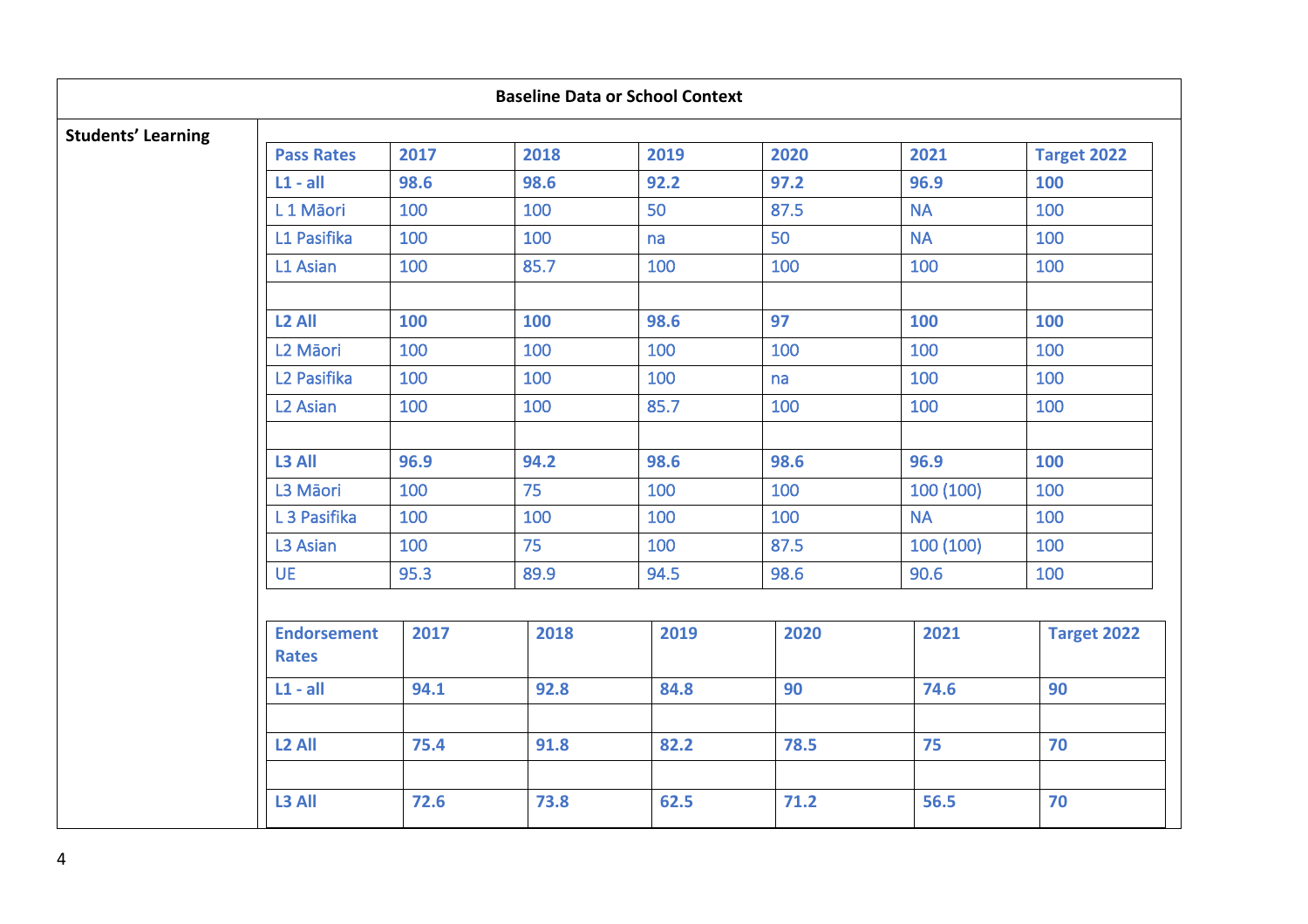

## Strategic Section

### Annual Section for 2022

| <b>Pillar 1: Learning and Achievement</b>                                                                                                          |                                                                                                                                         |  |  |  |
|----------------------------------------------------------------------------------------------------------------------------------------------------|-----------------------------------------------------------------------------------------------------------------------------------------|--|--|--|
| Columba College will provide a comprehensive, challenging curriculum where each student is encouraged and supported to reach his or her potential. |                                                                                                                                         |  |  |  |
| <b>LEARNERS AT THE CENTRE</b><br>Objective 1                                                                                                       |                                                                                                                                         |  |  |  |
| Learners with their whanau are at the centre of education                                                                                          |                                                                                                                                         |  |  |  |
| (i)                                                                                                                                                | Ensure places of learning are safe, inclusive and free from racism, discrimination and bullying                                         |  |  |  |
| (iii)                                                                                                                                              | Have high aspirations for every learner/akonga, and support these by partnering with their whanau and communities to design and deliver |  |  |  |
|                                                                                                                                                    | education that responds to their needs, and sustains their identities, languages and cultures                                           |  |  |  |
|                                                                                                                                                    |                                                                                                                                         |  |  |  |
| <b>School Goal</b><br>Develop a Middle School curriculum that meets the needs of learners and stakeholders                                         |                                                                                                                                         |  |  |  |
| Actions for 2022                                                                                                                                   | Target                                                                                                                                  |  |  |  |
| Using data mining, set NCEA pass rates and                                                                                                         |                                                                                                                                         |  |  |  |
| endorsement rates, for senior school students.                                                                                                     | Senior School                                                                                                                           |  |  |  |
|                                                                                                                                                    | NCEA pass rates of 100% at all levels                                                                                                   |  |  |  |
|                                                                                                                                                    | UE pass rates of 100%                                                                                                                   |  |  |  |
|                                                                                                                                                    |                                                                                                                                         |  |  |  |
|                                                                                                                                                    |                                                                                                                                         |  |  |  |
|                                                                                                                                                    | Endorsement rates of                                                                                                                    |  |  |  |
|                                                                                                                                                    | Level 190%                                                                                                                              |  |  |  |
|                                                                                                                                                    | Level 2 70%                                                                                                                             |  |  |  |
|                                                                                                                                                    | Level 3 70%                                                                                                                             |  |  |  |
|                                                                                                                                                    |                                                                                                                                         |  |  |  |
|                                                                                                                                                    |                                                                                                                                         |  |  |  |
|                                                                                                                                                    | The targets set are for all learners, including                                                                                         |  |  |  |
|                                                                                                                                                    | priority learners.                                                                                                                      |  |  |  |
| Using data ensure every Middle School student is                                                                                                   | Curriculum levels for the Middle School:                                                                                                |  |  |  |
| at or above the expected curriculum level in                                                                                                       | Year 7<br>levels $3/4$                                                                                                                  |  |  |  |
| English, Mathematics and Science                                                                                                                   | Year 8<br>level 4                                                                                                                       |  |  |  |
|                                                                                                                                                    | Year 9<br>level 4/5<br>Year 10<br>level 5                                                                                               |  |  |  |
|                                                                                                                                                    |                                                                                                                                         |  |  |  |
| Using data ensure every Junior School student is                                                                                                   | Curriculum levels for the Junior School:                                                                                                |  |  |  |
| at or above the expected curriculum level in                                                                                                       | Year <sub>6</sub><br>levels 3                                                                                                           |  |  |  |
| Reading, Writing and Mathematics                                                                                                                   | Year 5<br>level 3                                                                                                                       |  |  |  |
|                                                                                                                                                    | Year 4<br>level 2                                                                                                                       |  |  |  |
|                                                                                                                                                    | Year 3<br>level 2                                                                                                                       |  |  |  |
| Year 2.<br>level 1/2                                                                                                                               |                                                                                                                                         |  |  |  |
|                                                                                                                                                    | Year 1level 1                                                                                                                           |  |  |  |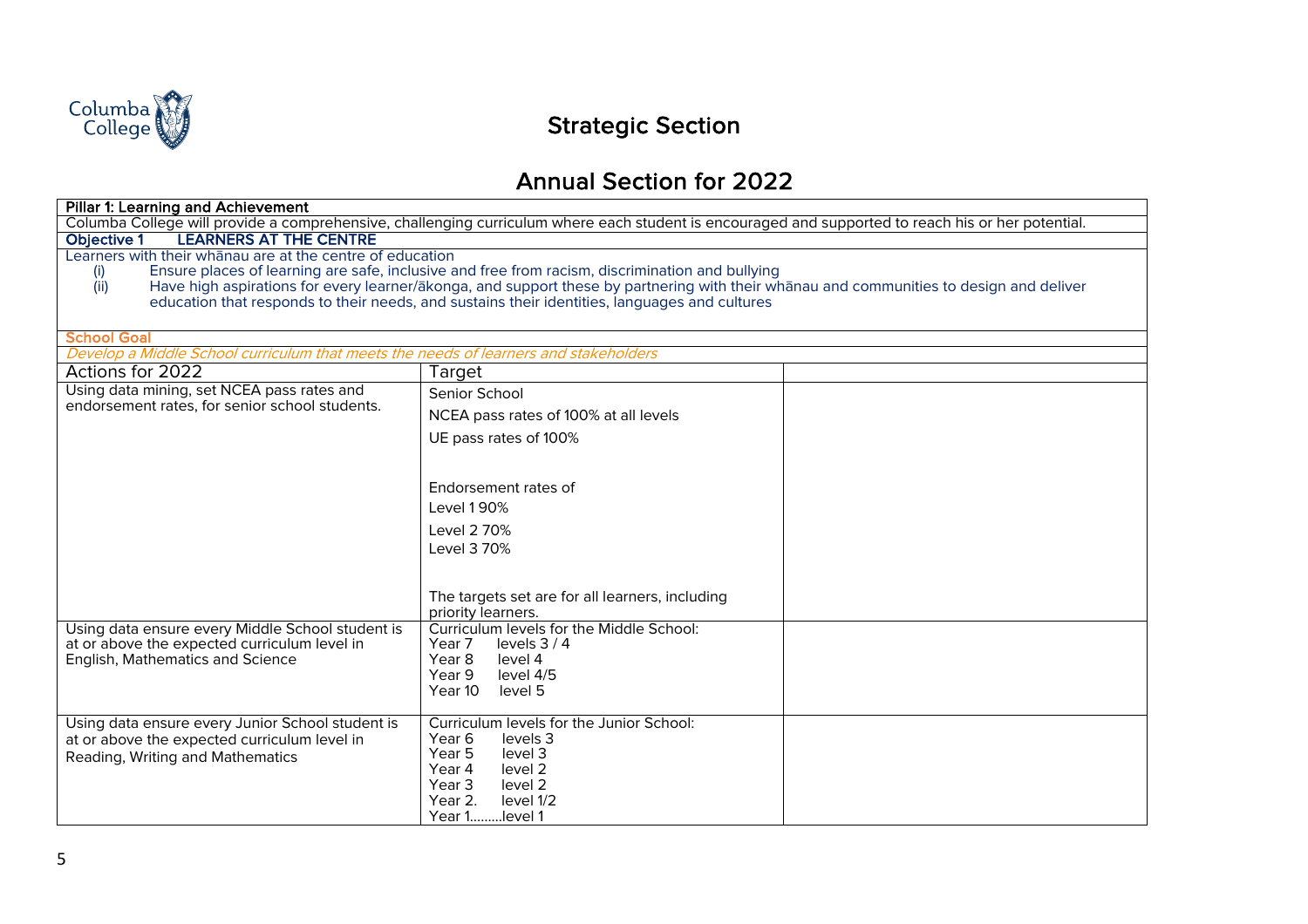| Work with all stakeholders to produce a Middle                                                                                                                                                                                                                                                      | New year 9 curriculum ready for 2023                                                                                                                                                                                      |  |  |  |  |
|-----------------------------------------------------------------------------------------------------------------------------------------------------------------------------------------------------------------------------------------------------------------------------------------------------|---------------------------------------------------------------------------------------------------------------------------------------------------------------------------------------------------------------------------|--|--|--|--|
| School curriculum that incorporates the NZC and                                                                                                                                                                                                                                                     |                                                                                                                                                                                                                           |  |  |  |  |
| Michael Fullan's 6 Cs: collaboration, creativity, critical                                                                                                                                                                                                                                          |                                                                                                                                                                                                                           |  |  |  |  |
| thinking, citizenship, communication, character and                                                                                                                                                                                                                                                 |                                                                                                                                                                                                                           |  |  |  |  |
| that meets the needs of students, staff and parents.                                                                                                                                                                                                                                                |                                                                                                                                                                                                                           |  |  |  |  |
|                                                                                                                                                                                                                                                                                                     |                                                                                                                                                                                                                           |  |  |  |  |
| <b>Pillar Two: Teaching and Personnel</b>                                                                                                                                                                                                                                                           |                                                                                                                                                                                                                           |  |  |  |  |
| Columba College is focused on attracting high- quality, motivated teaching and support staff.                                                                                                                                                                                                       |                                                                                                                                                                                                                           |  |  |  |  |
| Objective 3<br><b>QUALITY TEACHING AND LEADERSHIP</b>                                                                                                                                                                                                                                               |                                                                                                                                                                                                                           |  |  |  |  |
| Quality teaching and leadership make the difference for learners and their whanau                                                                                                                                                                                                                   |                                                                                                                                                                                                                           |  |  |  |  |
| (i)<br>(iii)                                                                                                                                                                                                                                                                                        | Meaningfully incorporate te reo Maori and tikanga Maori into the everyday life of the place of learning<br>Develop staff to strengthen teaching, leadership and learner support capability across the education workforce |  |  |  |  |
|                                                                                                                                                                                                                                                                                                     |                                                                                                                                                                                                                           |  |  |  |  |
| <b>School Goal</b><br>Ensure a common understanding of how staff can feel valued and implement it                                                                                                                                                                                                   |                                                                                                                                                                                                                           |  |  |  |  |
|                                                                                                                                                                                                                                                                                                     |                                                                                                                                                                                                                           |  |  |  |  |
| Using staff feedback agree on a common                                                                                                                                                                                                                                                              | Over 90% of staff feel valued at work.                                                                                                                                                                                    |  |  |  |  |
| understanding of what makes staff feel valued.                                                                                                                                                                                                                                                      |                                                                                                                                                                                                                           |  |  |  |  |
| Visibly implement practical measures which reflect                                                                                                                                                                                                                                                  |                                                                                                                                                                                                                           |  |  |  |  |
| this.                                                                                                                                                                                                                                                                                               |                                                                                                                                                                                                                           |  |  |  |  |
| <b>Pillar 3: Wellbeing and Pastoral</b>                                                                                                                                                                                                                                                             |                                                                                                                                                                                                                           |  |  |  |  |
| Columba College resources appropriate, responsive approaches tostudent and staff well-being in order to nurture confident, articulate, resilient young<br>people who feel supported and empowered to succeed at school and beyond, and ensure staff feelvalued and supported as part of the Columba |                                                                                                                                                                                                                           |  |  |  |  |
| community<br><b>BARRIER FREE ACCESS</b><br>Objective 2                                                                                                                                                                                                                                              |                                                                                                                                                                                                                           |  |  |  |  |
| Great education opportunities and outcomes are within reach for every learner<br>Reduce barriers to education for all, including for Maori and Pacific learners/akonga, disabled learners/akonga and those with learning support<br>(i)<br>needs                                                    |                                                                                                                                                                                                                           |  |  |  |  |
| Ensure every learner/ ākonga gains sound foundation skills, including language*, literacy and numeracy<br>(ii)                                                                                                                                                                                      |                                                                                                                                                                                                                           |  |  |  |  |
| <b>School Goal</b>                                                                                                                                                                                                                                                                                  |                                                                                                                                                                                                                           |  |  |  |  |
| Ensure all Maori students have a clear sense of tūrangawaewae at Columba College                                                                                                                                                                                                                    |                                                                                                                                                                                                                           |  |  |  |  |
| Survey our Maori community about what would<br>provide a sense of turangawaewae for students at                                                                                                                                                                                                     | Have a "whanau" prefect in place.<br>Have Te Reo teaching embedded in the school                                                                                                                                          |  |  |  |  |
| Columba.                                                                                                                                                                                                                                                                                            | curriculum                                                                                                                                                                                                                |  |  |  |  |
| Work with focus groups of students to have them<br>disclose what would benefit them                                                                                                                                                                                                                 | Work toward having a physical space for Maori<br>students on the campus                                                                                                                                                   |  |  |  |  |
|                                                                                                                                                                                                                                                                                                     | Implement aspects of the survey/feedback which                                                                                                                                                                            |  |  |  |  |
|                                                                                                                                                                                                                                                                                                     | would help provide turangawaewae                                                                                                                                                                                          |  |  |  |  |
|                                                                                                                                                                                                                                                                                                     |                                                                                                                                                                                                                           |  |  |  |  |